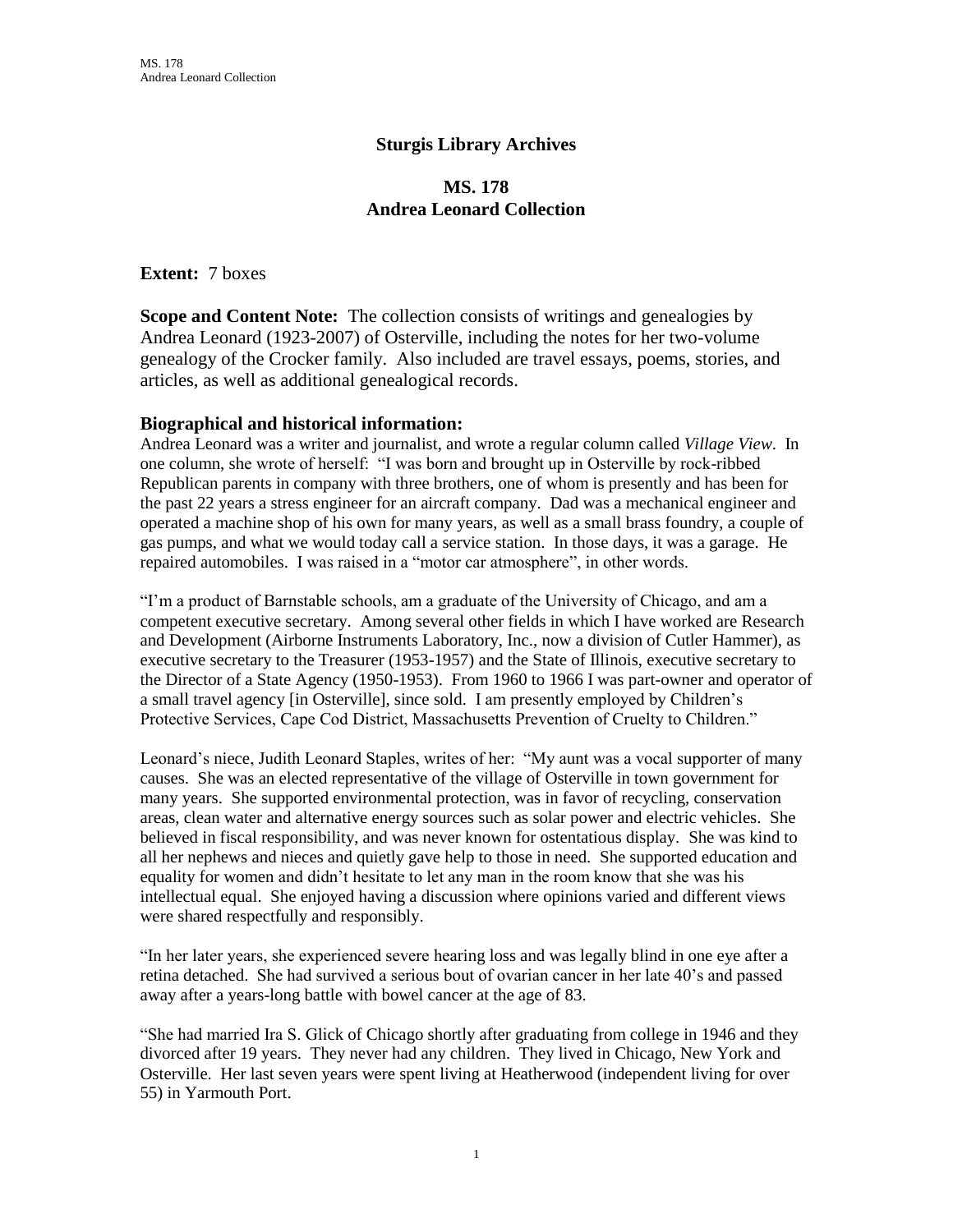"On both sides of her family, her forbears were old Cape Cod and New England families going back to the Mayflower. She wrote extensively about genealogy and published two books on the Crocker family. She wrote articles, usually relating to local history, for Cape Cod Life and occasionally for other publications."

**Access:** Unrestricted. Credit Sturgis Library Archives for publication purposes.

**Acquisition:** Donated by Andrea Leonard's niece and nephew, Judith Leonard Staples and Jim Leonard.

**Processed by:** Lucy Loomis, February 2021.

### **Related collections:**

- MS. 106 Family Bible Collection Boult, Hinckley, Leonard, and Lovell
- MS. 107 Shooting Record of Orville Lovell
- MS. 148 Boult Family Documents and Correspondence
- MS. 171 Prince Family Letters 1715-1751

### **CONTENTS:**

- **BOX 1 Fldr 1** Information on collection & Andrea Leonard
	- **Fldr 2** *Aunt Olivia's Kitchen* columns
	- **Fldr 3** Crocker miscellany

#### **Fldr 4** Ephemera:

- *Brief History of Osterville Free Library*
- *History of Osterville ME Church*
- *United Methodist Church Osterville*
- *The Osterville Historical Society 1931-1981*
- *The Osterville Historical Society Museum*
- *Original Beetle Catboats 1920-1950*
- *Proceeding of the Tercentenary Anniversary of Barnstable*
- *Pilgrim Plymouth Illustrated*
- *Osterville School Building 1915-1995*
- **Fldr 5** Logs and letters
- Fldr 6 Martin County Writer's Association papers
- **Fldr 7** Miscellaneous writings and notes
- **Fldr 8** *Osterville Twice Remembered*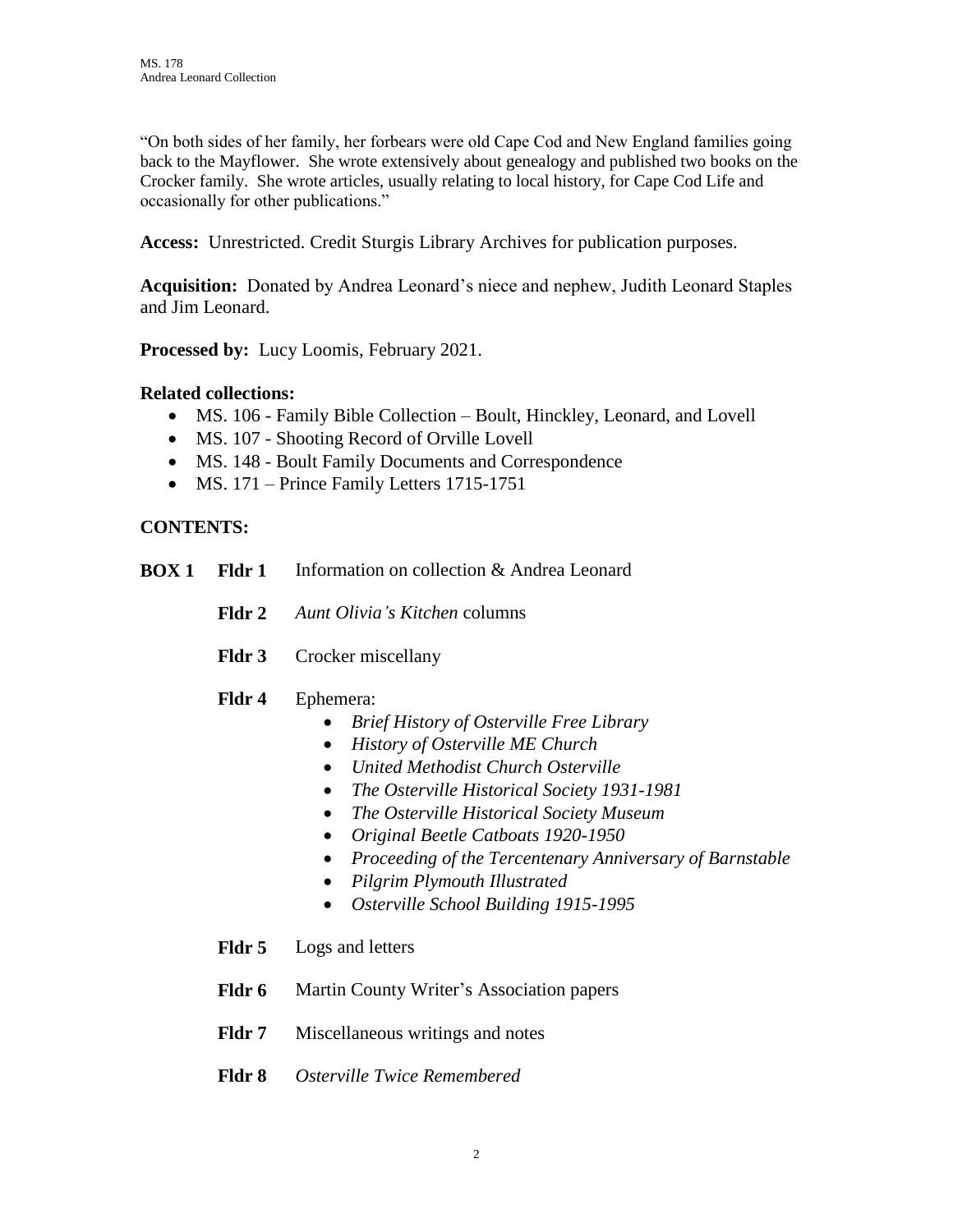- **BOX 1 (cont.) Fldr 9** Partial manuscript *"Island"* **Fldr10** Submitted work **Fldr 11** Travel **BOX 2** Papers related to Leonard's *A Crocker Genealogy Volume 1* Fldr 1 Crocker 1 – Miscellany 1 Fldr 2 Crocker 1 – Miscellany 2 Fldr 3 Crocker 1 – Pictures, etc. **Fldr 4** Crocker  $1 - C$ **Fldr 5** Crocker  $1 - E$ -F Fldr 6 Crocker 1 – G-H **Fldr 7** Crocker  $1 - I-J-K-L$ 
	- **Fldr 8** Crocker 1 M-N
	- **Fldr 9** Crocker 1 O-P-Q-R-S-T
	- **Fldr 10** Crocker 1 U-V-W-X-Y-Z
- **BOX 3** Papers related to Leonard's *A Crocker Genealogy Volume 1*
	- Fldr 1 Crocker 1 Crosby
	- Fldr 2 Crocker 1 Leary, Don
	- Fldr 3 Crocker 1 Lovell, Lane
	- **Fldr 4** Crocker 1 Phinney & Rogers
	- Fldr 5 Crocker 1 Shaw, Barbara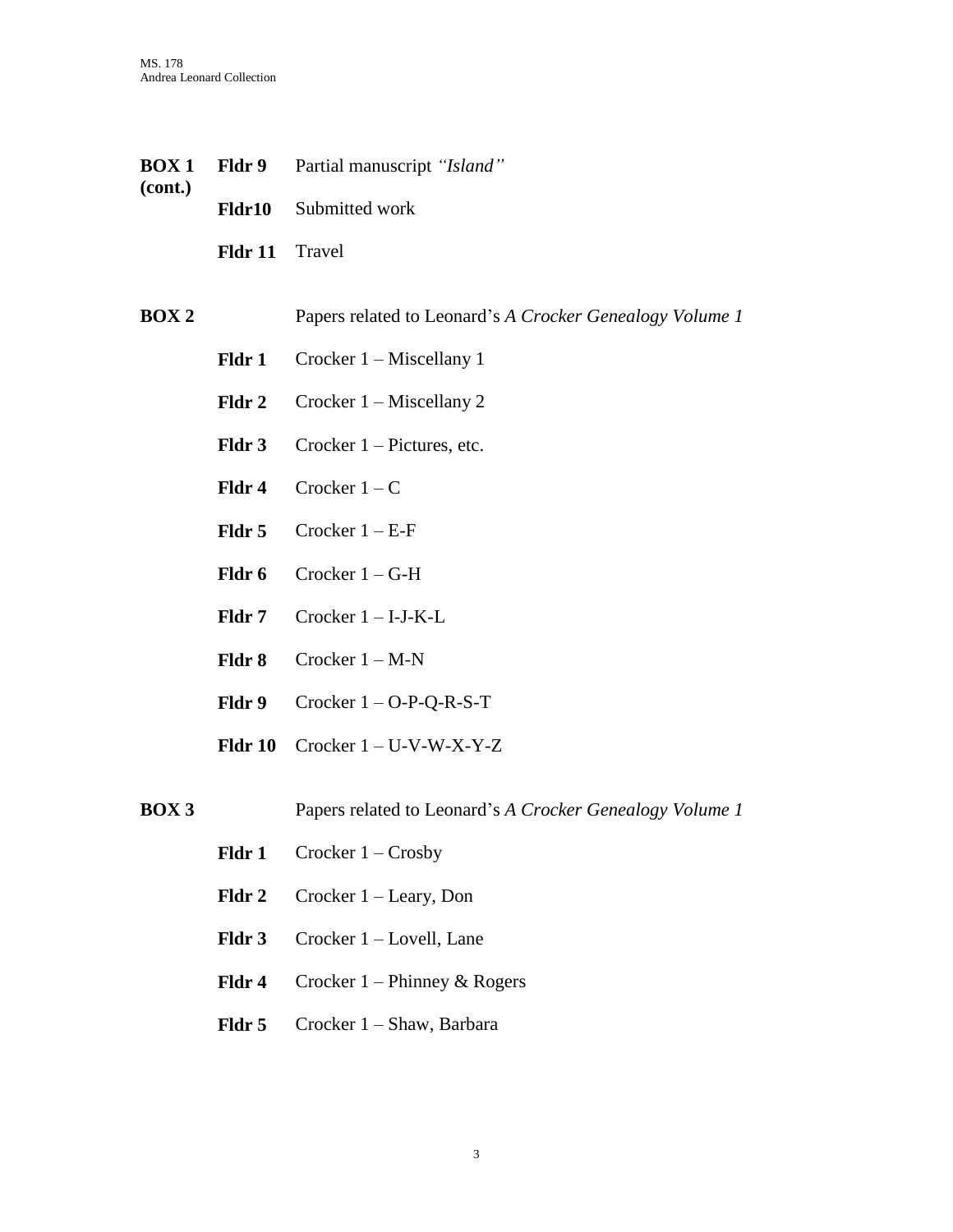| BOX <sub>4</sub> |        | Papers related to Leonard's A Crocker Genealogy Volume 2                                                                                                                                             |
|------------------|--------|------------------------------------------------------------------------------------------------------------------------------------------------------------------------------------------------------|
|                  | Fldr 1 | Crocker $2 - A$ hearn                                                                                                                                                                                |
|                  | Fldr 2 | Crocker 2 – Crocker, Bill                                                                                                                                                                            |
|                  | Fldr 3 | Crocker 2 – Fish, Franklin                                                                                                                                                                           |
|                  | Fldr 4 | Crocker 2 – Heritage Press Publishers                                                                                                                                                                |
|                  | Fldr 5 | Crocker 2 - Lovell                                                                                                                                                                                   |
|                  | Fldr 6 | Crocker $2$ – Millner & Hinckley                                                                                                                                                                     |
|                  | Fldr 7 | Crocker 2 – Miscellaneous 1                                                                                                                                                                          |
|                  | Fldr 8 | Crocker 2 – Miscellaneous 2                                                                                                                                                                          |
| <b>BOX5</b>      |        | Papers related to Leonard's A Crocker Genealogy Volume 2                                                                                                                                             |
|                  | Fldr 1 | Crocker $2$ – Phinney                                                                                                                                                                                |
|                  | Fldr 2 | Crocker 2 – Rain, Ricardo Ernesto                                                                                                                                                                    |
|                  | Fldr 3 | Crocker $2 -$ Rosenthal                                                                                                                                                                              |
|                  | Fldr 4 | Crocker 2 - Stanfield                                                                                                                                                                                |
|                  | Fldr 5 | Crocker 2 – Wilson, Linda                                                                                                                                                                            |
| <b>BOX6</b>      |        | Loose in box:<br>Crocker and other vital records (births, death, marriages)<br>٠<br>Cape Cod - A Guidebook by Andrea Leonard Glick, 1961<br>Crocker Family Historic Sites in the Town of Barnstable, |

Crocker. *Our Crocker Story*, February 1977, by Jeffrey D. Crocker.

*Massachusetts*, 2nd edition, December 1999, by Jeffrey D.

- Three books by Tracy A. Crocker:
	- o *William Crocker of Barnstable*
	- o *Roger Goodspeed of Barnstable*
	- o *Samuel Hinckley of Barnstable*
	- o *Benjamin Nye of Barnstable*